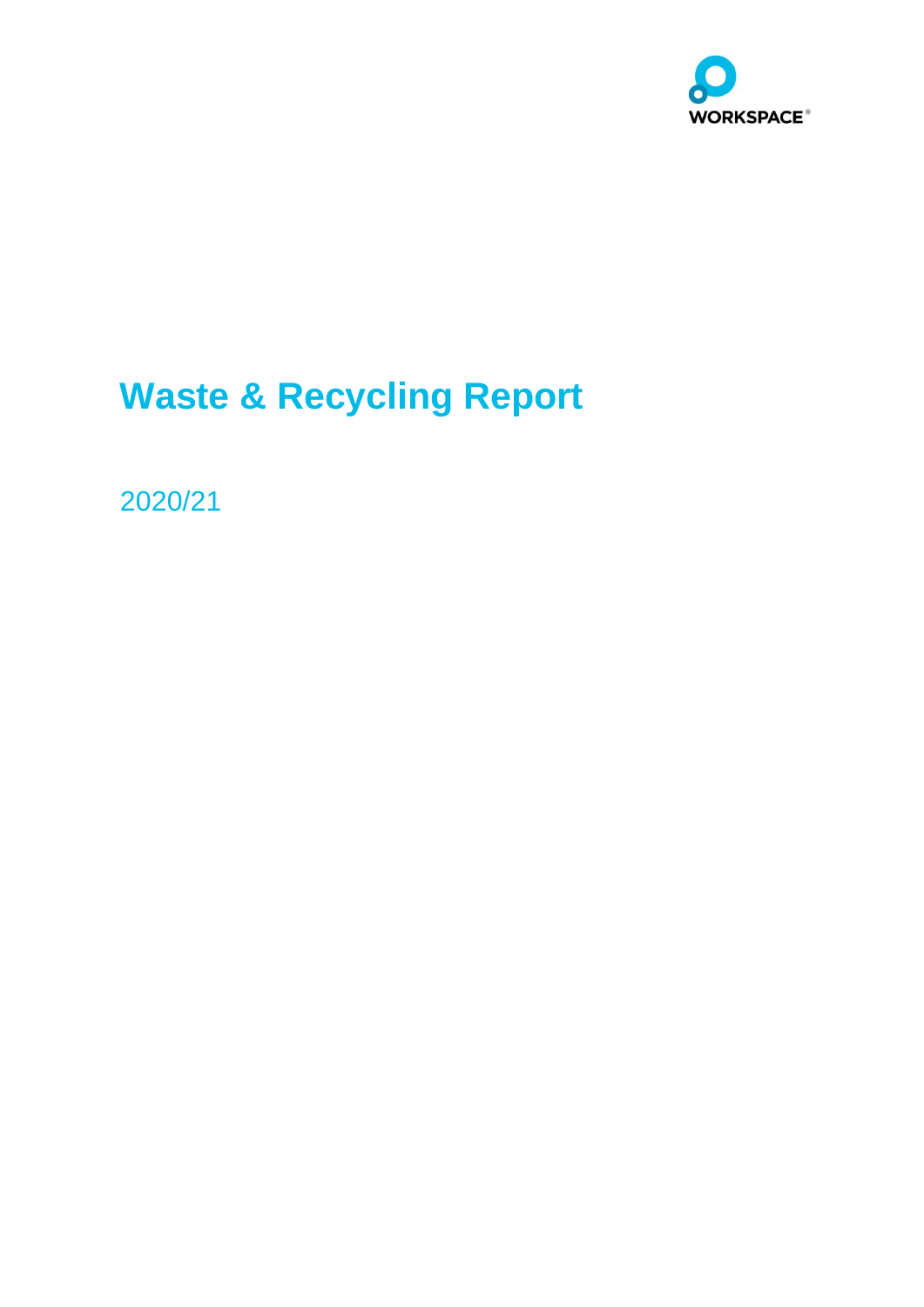

# Waste & Recycling

Our buildings and customers generate a considerable amount of waste each year; as a result, we have adopted an effective waste management strategy to reduce this.

Our objective is to reduce the amount of waste created and sent to landfill, whilst increasing the proportion being recycled. We also aim to turn any non-recyclable waste into a resource; therefore, we divert all non-recyclable waste to a local energy from waste plant.

## **Total Waste Generated**

We benchmark the total amount of waste generated and the proportion of waste that is incinerated and recycled each year to monitor year on year changes. We have reduced the amount of waste generated this year by 72% compared to the 2012/13 baseline year and a further 49% reduction from the previous year. This is largely due to an increase in the recycling rate and reduction in total waste generated as we continue to improve data accuracy. Our average recycling rate across all our properties was 73% as at March 2021. Whilst falling short of our 76% target, this is the highest recycling rate achieved to date and still maintained 100% diversion from landfill.



### **Annual Waste Generation**

Our rolling development and refurbishment activities have enhanced the performance of our portfolio, reducing our energy use, whilst driving down operational costs. Our recycling rate across the portfolio was 73% this year as a result of collaborative efforts from our site teams, contractors and customers. Our direct relationship and communication with our facilities teams and customers allows us to action any issues quickly, avoiding energy waste, improving recycling performance and enhancing customer experience. This engagement is crucial for us to reach our ambitious targets and our ultimate net zero goal.